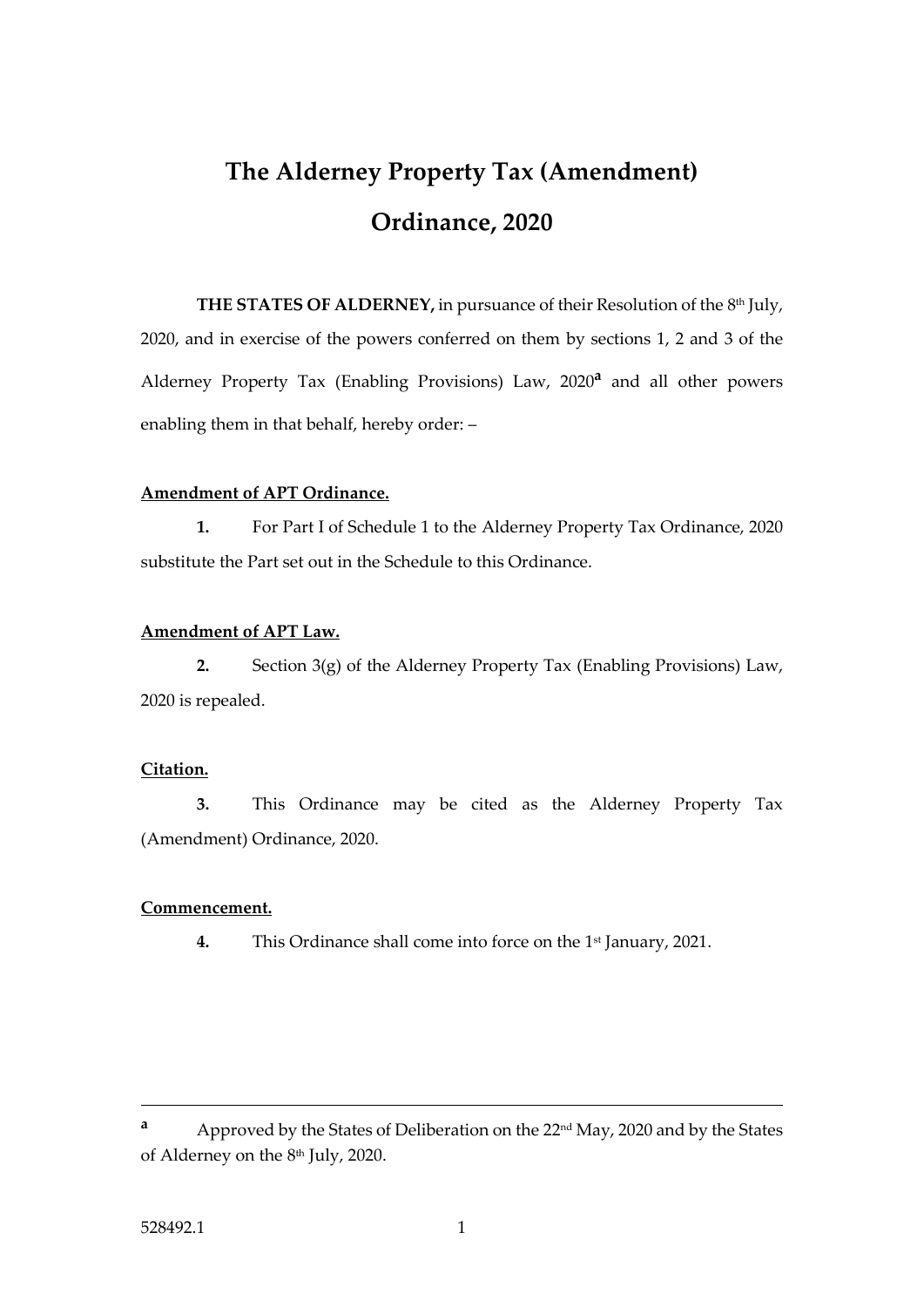## SCHEDULE

#### Section 1

## "PART I

# PROPERTY REFERENCES SUBJECT TO APT

## **ALDERNEY REAL PROPERTY**

# **ALDERNEY RESIDENTIAL & COMMERCIAL BUILDINGS**

| $\mathbf{1}$   | $\overline{2}$                                          | 3      |
|----------------|---------------------------------------------------------|--------|
| Property       | Property                                                | Tariff |
| Reference      | Description/Usage                                       |        |
| <b>B1.1A</b>   | Domestic (whole unit) with a plan area of less than 200 |        |
|                | assessable units                                        | £3.34  |
| B1.1.2A        | Domestic (whole unit) with a plan area of 200 or over   |        |
|                | up to (and including) 299 assessable units              | £3.63  |
| <b>B1.1.3A</b> | Domestic (whole unit) with a plan area of 300 or over   |        |
|                | up to (and including) 399 assessable units              | £3.90  |
| <b>B1.1.4A</b> | Domestic (whole unit) with a plan area of 400 or over   |        |
|                | up to (and including) 499 assessable units              | £4.19  |
| <b>B1.1.5A</b> | Domestic (whole unit) with a plan area of 500 and over  |        |
|                | assessable units                                        | £4.47  |
| <b>B1.2A</b>   | Domestic (flat) with a plan area of less than 200       |        |
|                | assessable units                                        | £3.34  |
| B1.2.2A        | Domestic (flat) with a plan area of 200 or over up to   |        |
|                | (and including) 299 assessable units                    | £3.63  |
| B1.2.3A        | Domestic (flat) with a plan area of 300 or over up to   |        |
|                | (and including) 399 assessable units                    | £3.90  |
| B1.2.4A        | Domestic (flat) with a plan area of 400 or over up to   |        |
|                | (and including) 499 assessable units                    | £4.19  |
| B1.2.5A        | Domestic (flat) with a plan area of 500 and over        |        |
|                | assessable units                                        | £4.47  |
| <b>B1.3A</b>   | Domestic (glasshouse)                                   | £0.77  |
| <b>B1.4A</b>   | Domestic (outbuildings)                                 | £1.68  |
| <b>B1.5A</b>   | Domestic (garaging and parking) (non-owner-             |        |
|                | occupied)                                               | £3.34  |
| <b>B3.1A</b>   | Domestic (whole unit) Social Housing                    | £1.44  |